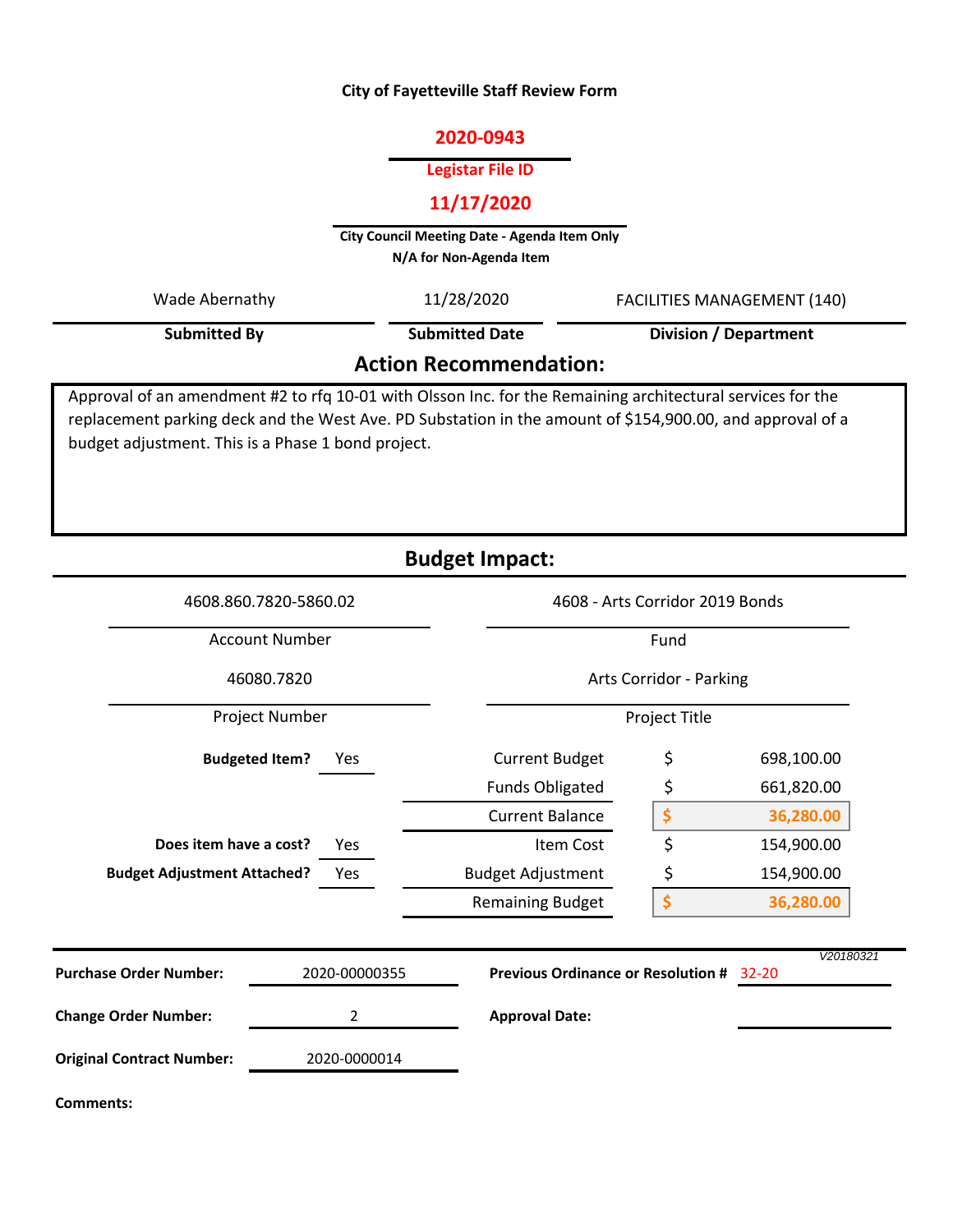

# **CITY COUNCIL MEMO**

### **MEETING OF NOVEMBER 17, 2020**

**TO:** Mayor and City Council

- **THRU:** Susan Norton, Chief of Staff Paul Becker, Chief Financial Officer
- **FROM:** Wade Abernathy, Director Bond and Construction Projects

**DATE:** 11/28/2020

**SUBJECT: Amendment #2 to RFQ 19-01 with Olsson Engineering, Inc on the Cultural Arts Corridor Replacement Parking Deck.**

#### **RECOMMENDATION:**

Staff recommends approval of an amendment #2 to RFQ-19-01, for professional engineering services agreement with Olsson Inc. to include the Balance of the Architectural Services for the Cultural Arts Corridor Replacement Parking Deck and West Ave. Police Substation AND property surveys in the amount of \$154,900.

## **BACKGROUND:**

In April 2019, Fayetteville voters approved question 8 on the bond initiative for the new cultural arts corridor. The mayor and council committed that replacement parking would be included as a part of that project, and such parking would be completed prior to the commencement of the phase 2 civic plaza.

Phase 1 Bonds allocated \$20,016,970 for the CAC and replacement parking.

In January 2020, Council passed resolution 32-20 for approval of a contract with Olsson, Inc. for Engineering Services for the replacement parking deck.

In June 2020, amendment #1 was approved to include Schematic Design Architectural Services for the Architectural Elements of the Deck, and the West Avenue Police Substation. **DISCUSSION:**

This amendment includes the Balance of the Architectural Services for the Architectural Elements of the Deck and West Avenue Police Substation including Design Development, Construction Drawings, Bidding and Negotiation, and Construction Administration. It also includes the structural Design of the Colonnade, Survey and platting.

#### **BUDGET/STAFF IMPACT:**

A Budget Adjustment will move funds from the Phase 1 Bond 4608.860.7999.00 Unallocated Budget to the Parking Engineering/Architectural Budget 4608.860.7820-5860.02

#### **Attachments:**

Amendment #2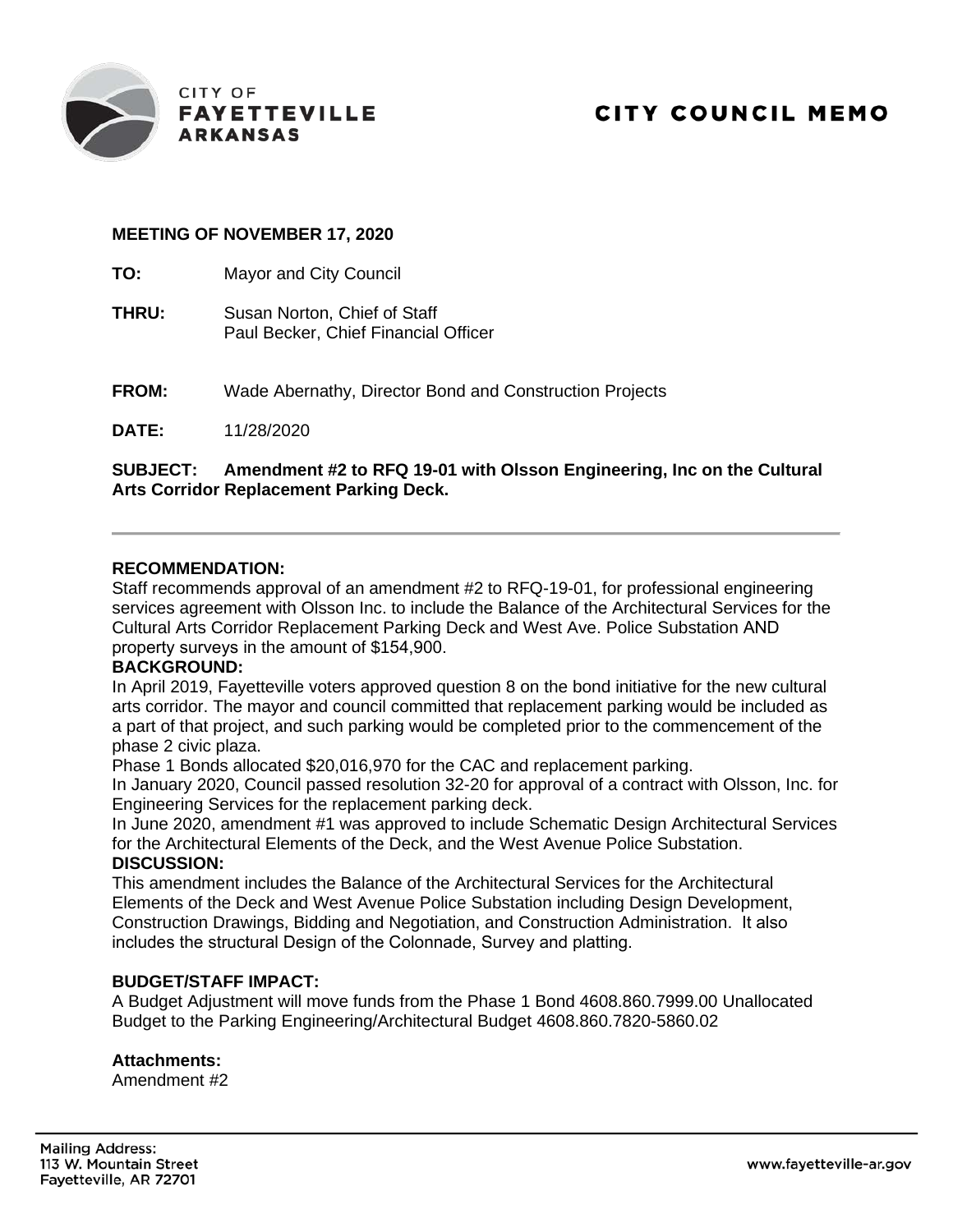# **AMENDMENT NO. 2**  $To^{\dagger}$ CONTRACT FOR PROFESSIONAL ENGINEERING SERVICES FOR THE CONSTRUCTION OF A NEW DOWNTOWN PARKING DECK **Between** CITY OF FAYETTEVILLE, ARKANSAS And OLSSON. Inc.

WHEREAS, on January 21, 2020, the City of Fayetteville, Arkansas (CITY OF FAYETTEVILLE) and Olsson, Inc. of Fayetteville, Arkansas (ENGINEER) entered into an Agreement for professional engineering services in connection with the New Downtown Parking Deck (the "Project"); and

WHEREAS, on June 22, 2020, the Agreement was amended to include architectural services for the Schematic Design phase; and

WHEREAS, the scope of the current contract excludes architectural services for phases other than Schematic Design, and the CITY OF FAYETTEVILLE now wishes to increase the scope of work to include architectural services for Development Design and Construction Documents through a subconsultant to the ENGINEER; and

WHEREAS, the CITY OF FAYETTEVILLE has requested additional structural engineering services for a colonnade and surveying services necessary to assist with agreements between the city and landowners at the project site; and

WHEREAS, the current Agreement must now be amended to provide the additional scope and amount of compensation to the ENGINEER for the additional work; and

NOW THEREFORE, in consideration of the mutual covenants and Agreements herein contained, CITY OF FAYETTEVILLE and the ENGINEER, the parties hereto, stipulate and agree that the Contract for Professional Engineering Services dated January 21, 2020, and amended on June 22, 2020, is hereby amended in the following particulars:

#### **SECTION 4 – FEES, EXPENSES and PAYMENTS**

Delete the first sentence of paragraph a and replace with the following:

a. The maximum not-to-exceed amount authorized for this agreement is \$816,500.00, which includes the reimbursable allocation shown below.

For clarification, Amendment No. 2 increases the total project fee by \$154,900,00, itemized as follows:

- Architectural Design Development and Construction Documents \$138,100
- Structural Design of Colonnade (via subconsultant Walker Consultants)  $$5,000$
- Additional Surveying and Platting for Property South of Dickson  $$9,700$
- Surveying Expenses (Title Searches) for 7 parcels at \$300 per parcel  $$2.100$

#### **APPENDIX A - SCOPE OF SERVICES**

 $\mathbf{1}$ . Project Information & Requirements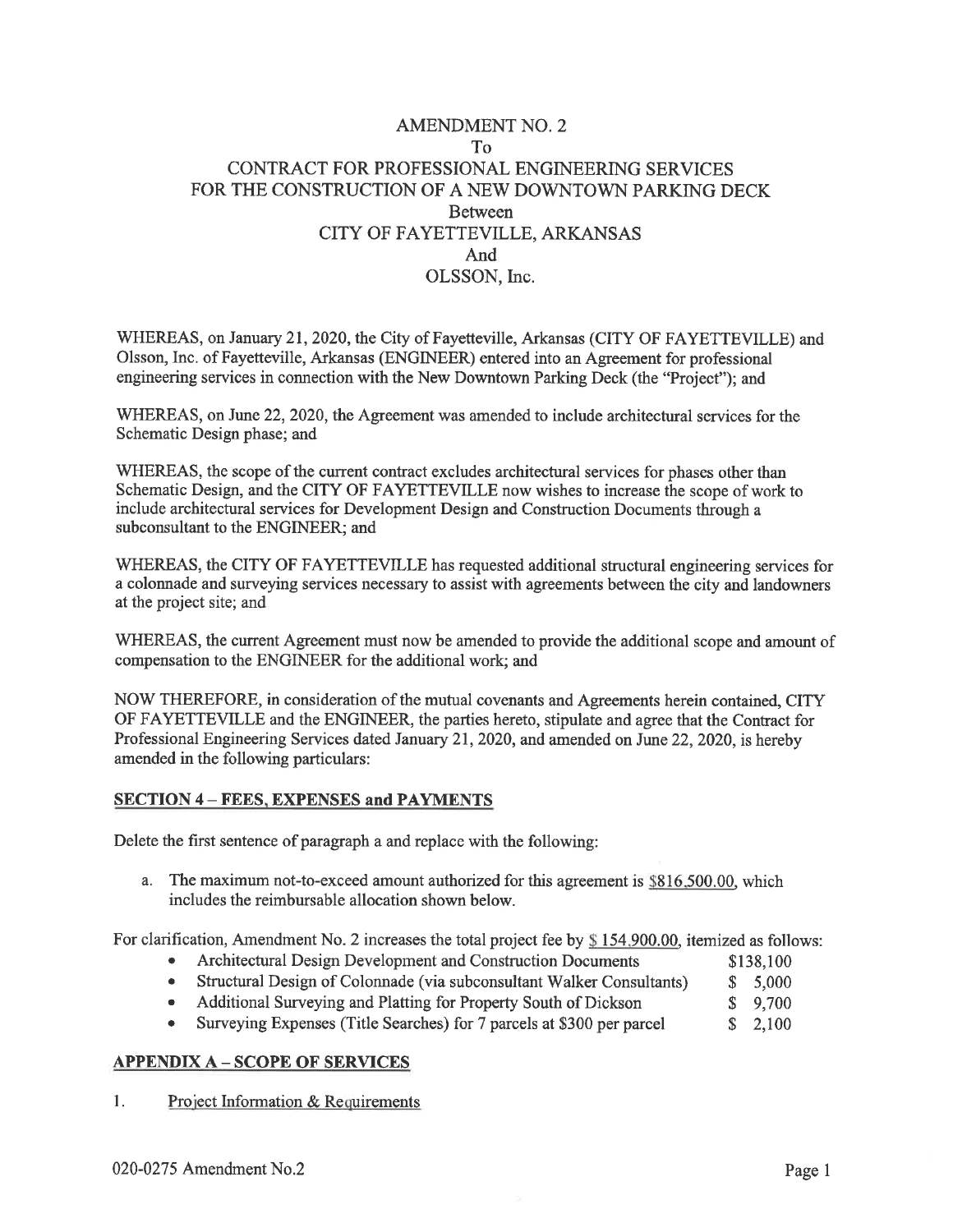On Page 2, delete Paragraph 3.c.i. and replace with the following:

 $\mathbf{i}$ . **Architect Services: MBL Architecture** 

#### $\overline{4}$ Scope of Work

On Page 7, Section 4.c.iii, add the following to the end of the section:

The scope of work shall include architectural design of the parking deck elements required for municipal use. Elements considered to be necessary or desired for commercial or other private uses (e.g. retail spaces, connections to adjacent retail buildings, accommodation for a future  $6<sup>th</sup>$  and  $7<sup>th</sup>$  floor mixed-use space, etc.) will be designed under a separate agreement. ENGINEER shall have no liability under this agreement for elements designed under the separate agreement for commercial or private uses.

On Page 11, Section 4.c.xi, add the following:

- 5. Architectural Design Development Drawings
	- a. Olsson shall utilize MBL Architecture as a sub-consultant to provide architectural Design Development drawings.
	- b. Based on the CITY OF FAYETTEVILLE's approval of and/or comments on the Schematic Design Documents, Design Development documents will be prepared. The Design Development documents shall illustrate and describe the development of the approved Schematic Design Documents and shall consist of drawings and other documents including plans, sections, elevations, typical construction details, preliminary layouts of building systems, and outline specifications that identify major materials and systems to establish general quality levels.

On Page 13, Section 4.d.ii, add the following:

- 7. Architectural Construction Documents
	- a. Olsson shall utilize MBL Architecture as a sub-consultant to provide architectural Construction Document drawings.
	- b. Based on the CITY OF FAYETTEVILLE's approval of and/or comments on the Design Development Documents, Construction Documents will be prepared. The Construction Documents shall illustrate and describe the further development of the approved Design Development Documents and shall consist of drawings and specifications setting forth in detail the quality levels of materials and systems and other requirements for the construction of the work.

On Page 15, add the following Section 4.d.xvi::

- 1. Platting and Legal Descriptions for Property South of Dickson Street
	- a. Boundary Survey: Olsson shall perform boundary surveys of the seven parcels that comprise the City of Fayetteville parking lot, located at the Southwest Corner of Dickson Street and West Avenue, sufficient for platting purposes, in accordance with Arkansas